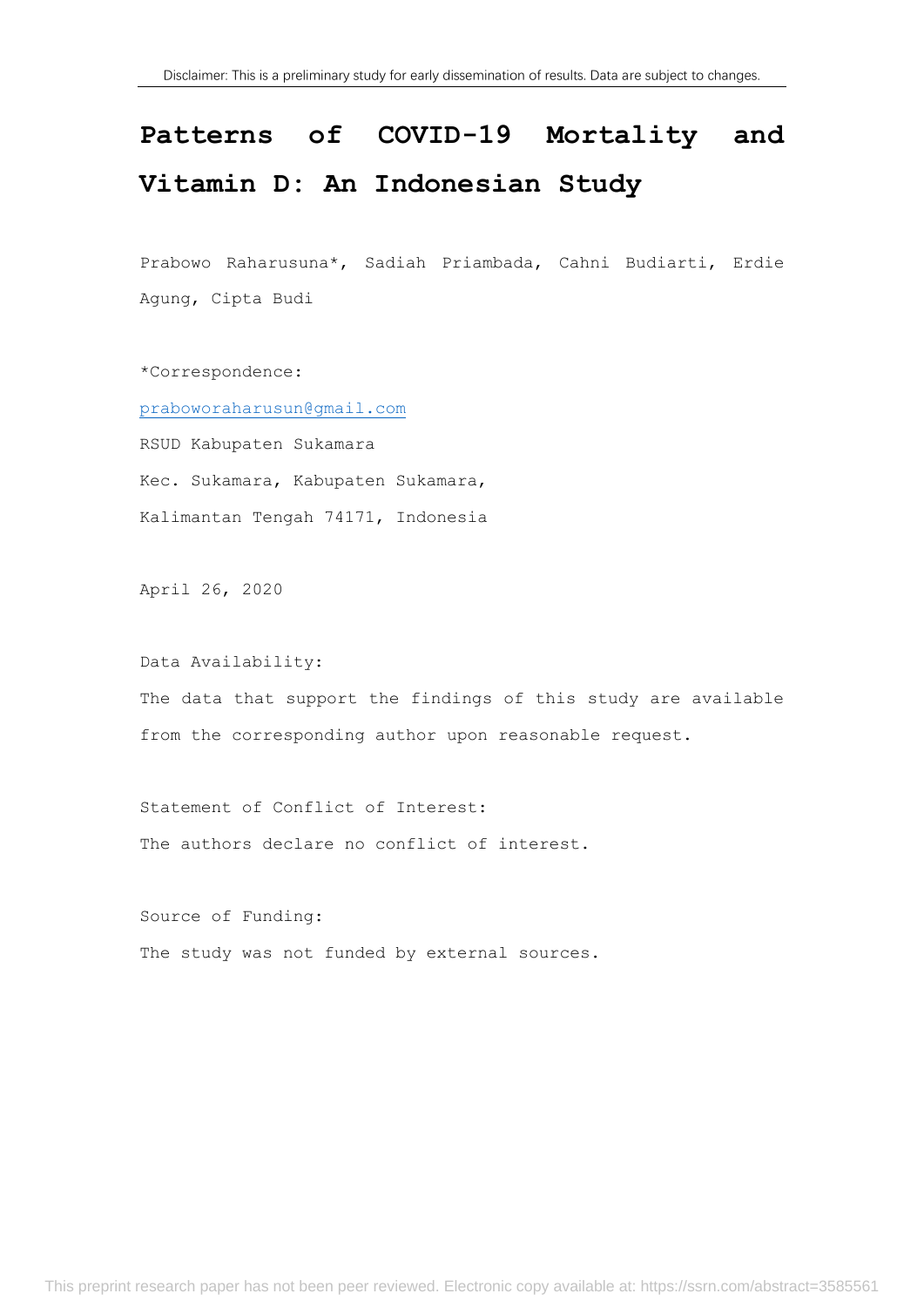## **KEY FINDINGS:**

- Majority of the COVID-19 cases with insufficient and deficient Vitamin D status died.
- The odds of death was higher in older and male cases with pre-existing condition and below normal Vitamin D levels.
- When controlling for age, sex, and comorbidity, Vitamin D status is strongly associated with COVID-19 mortality.
- Randomized controlled trials are warranted to investigate the role of vitamin D supplementation on COVID-19 outcomes and to establish the underlying mechanisms.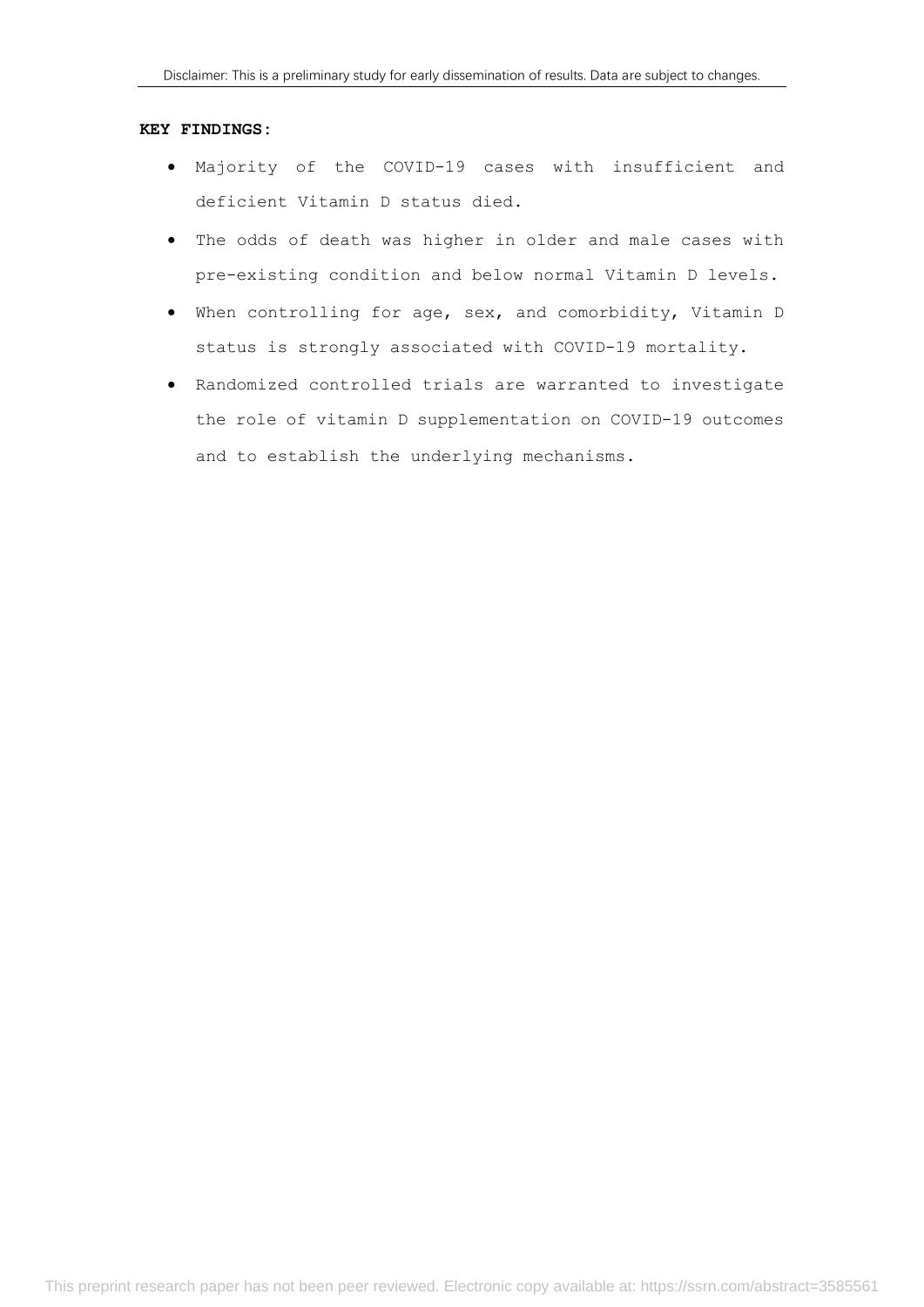#### **ABSTRACT**

This is a retrospective cohort study which included two cohorts (active and expired) of 780 cases with laboratory-confirmed infection of SARS-CoV-2 in Indonesia. Age, sex, co-morbidity, Vitamin D status, and disease outcome (mortality) were extracted from electronic medical records. The aim was to determine patterns of mortality and associated factors, with a special focus on Vitamin D status. Results revealed that majority of the death cases were male and older and had pre-existing condition and below normal Vitamin D serum level. Univariate analysis revealed that older and male cases with pre-existing condition and below normal Vitamin D levels were associated with increasing odds of death. When controlling for age, sex, and comorbidity, Vitamin D status is strongly associated with COVID-19 mortality outcome of cases.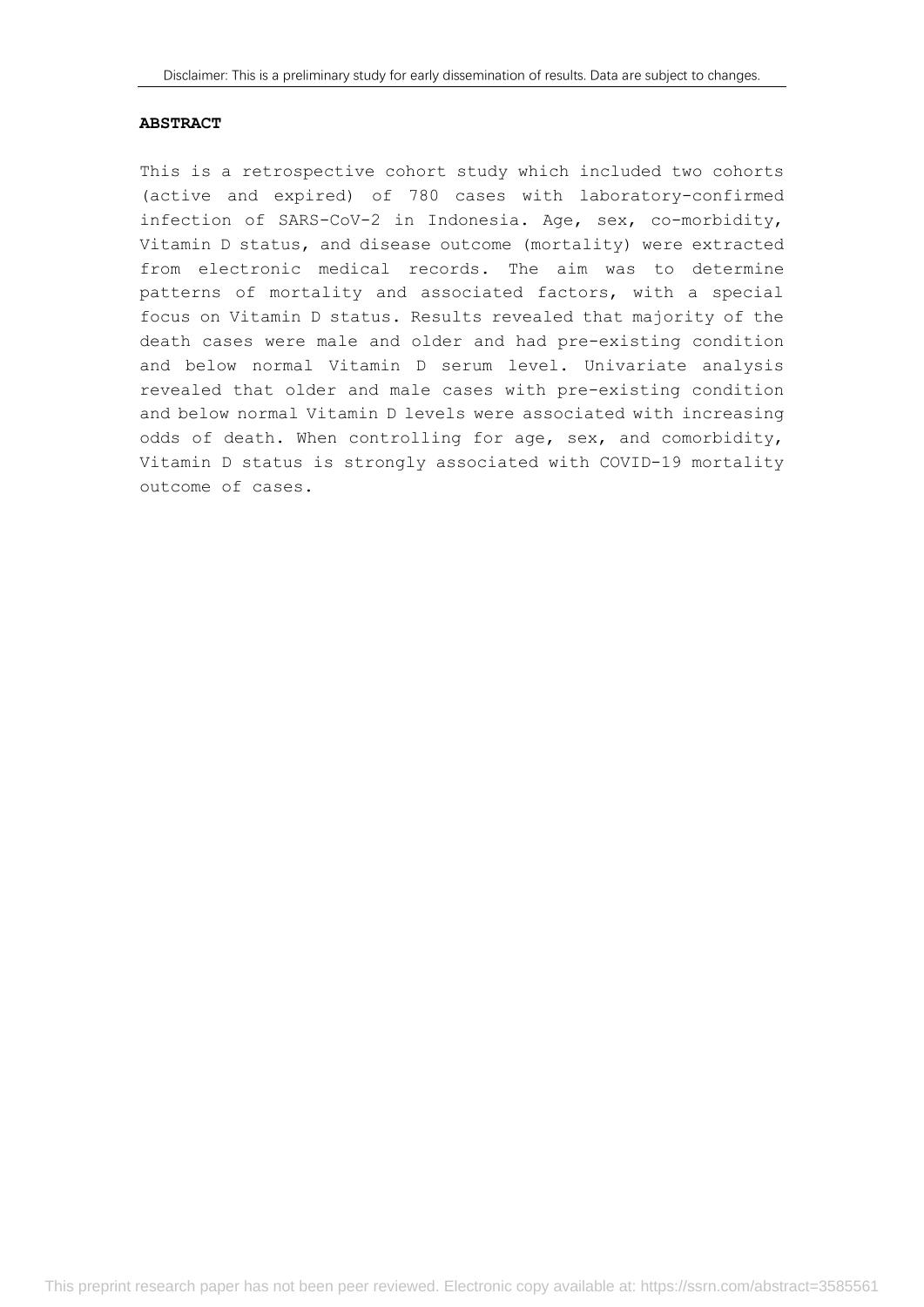#### **INTRODUCTION**

The Coronavirus-2019 (COVID-19) pandemic remains a pressing problem in the world and will continually surface as more than 30 different mutations of the disease strain, severe acute respiratory syndrome-coronavirus (SARS-CoV-2), were detected from the latest study in China.<sup>1</sup> With the increasing number of novel strains, researchers across the world are driven to conduct clinical trials for potential anti-viral treatments. However, the likelihood of potential vaccines for the disease went down, due to more evidence debuting previous claims on the efficacy of the tested drugs. Scientists continue to search for effective treatments, with efforts focused on several existing drugs.

Vitamin D has been proven to enhance expression of antioxidation-related genes, modulates adaptive immunity, and improves cellular immunity.<sup>2,3,4,5</sup>With the remarkable potential of Vitamin D, several researchers proposed Vitamin D supplementation could possibly treat COVID-19 or reduce severity, at least.6,7,8,9,10,11,12

In a previous report, a significant association between vitamin D status and severity of COVID-19 disease has been documented in Southeast Asia.<sup>11</sup> The report suggests that serum  $25$  (OH) D level was lowest in critical cases, but highest in mild cases which thereby increase the odds of having a mild clinical outcome rather than a critical outcome by approximately 19.61 times. The result further fortified initial hypotheses of Vitamin D proponents that a decrease in serum 25(OH)D level in the body could worsen clinical outcomes of COVID-19 patients while an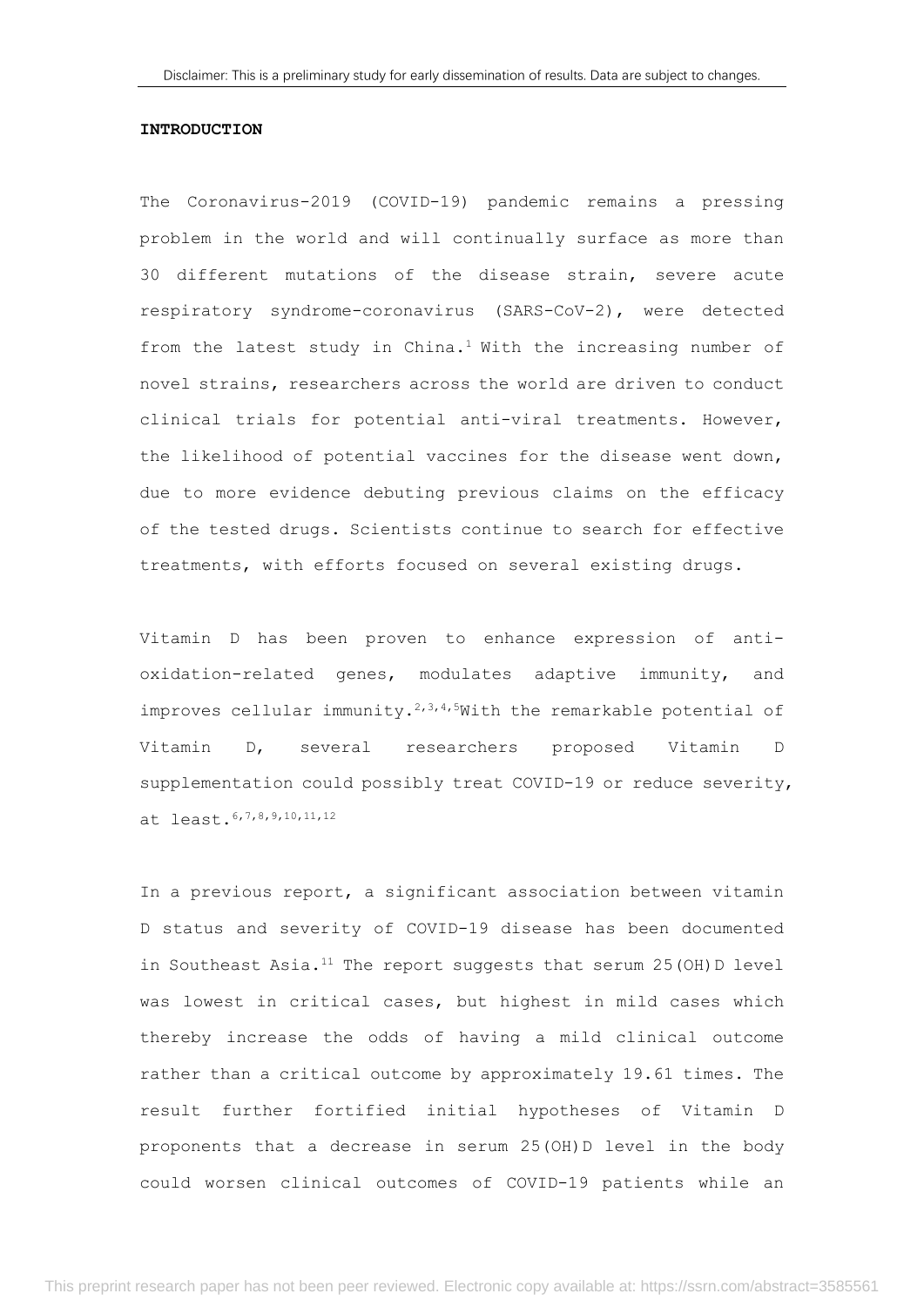increase in serum 25(OH)D level in the body could either mitigate worst outcome or improve clinical outcomes.

Existing literature provides evidence that pre-hospitalization serum 25(OH)D is linked to outcomes of respiratory diseases. Using cross-sectional data from 6789 participants in the nationwide 1958 British birth cohort who had measurements of  $25$ (OH)D, Berry et al.<sup>13</sup> reported that vitamin D status had a linear relationship with respiratory infections and lung function. Pre-admission 25(OH)D deficiency was also predictive for short-term and long-term mortality.<sup>14,15</sup>

This study has focused on identifying patterns of mortality among patients infected with Covid-19 and the possible association between serum 25(OH)D level and mortality outcomes. In this study, age, sex, and co-morbidity were added as factors and an outcome variable, mortality, was analyzed to further provide strong evidence of Vitamin D potency for SARS-CoV-2.

#### **METHODS**

## **Study Design and Participants**

This is a retrospective cohort study which included two cohorts (active and expired) of 780 cases with laboratory-confirmed infection of SARS-CoV-2. Data between March 2, 2020 (start of outbreak in Indonesia) and April 24, 2020 were obtained from medical records of Indonesia government hospitals. The requirement for informed consent was waived by the Ethics Commission. To ensure anonymity, all names were preserved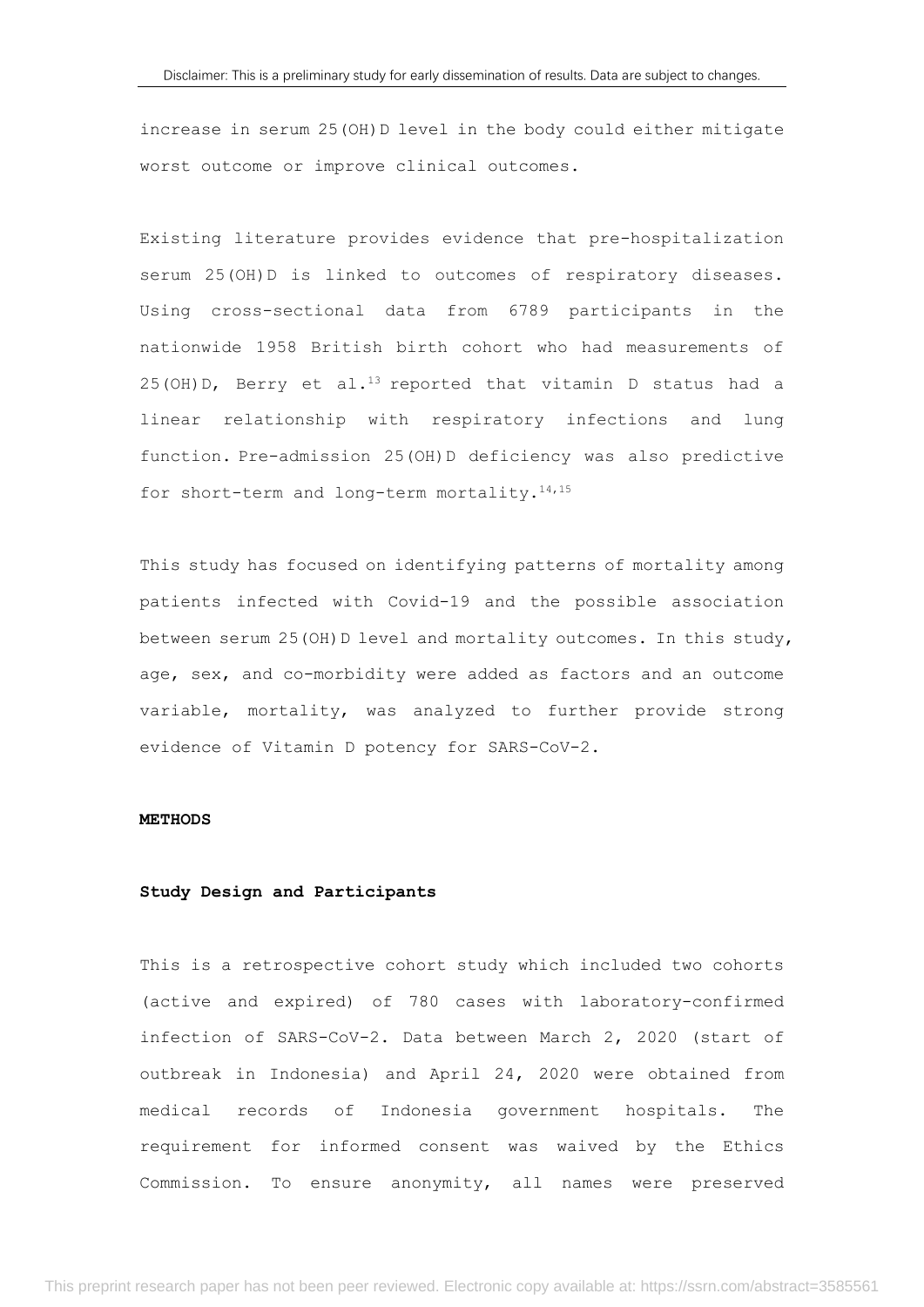throughout the analysis.

## **Data Collection**

Age, sex, co-morbidity, Vitamin D status, and disease outcome (mortality) were extracted from electronic medical records. Comorbidity status was classified as with or without pre-existing condition.

For Vitamin D status, cases were classified based on their serum  $25(OH) D$  levels: (1) normal - serum  $25(OH) D of > 30 ng/ml$ , (2) insufficient - serum 25(OH)D of 21-29 ng/ml, and (3) deficient - serum 25(OH)D of < 20 ng/ml. This classification was based on existing literature.<sup>16</sup> The pre-admission serum 25(OH)D levels were considered for the analysis. Serum 25(OH)D level was checked by two physicians based on the available clinical data of the patients.

#### **Statistical Analysis**

Analysis was carried out using SPSS 21.0 statistical software. Mean was used for continuous variable (age), while frequency and percentage were employed for categorical variables. To compare differences in the outcomes, Mann-Whitney U and  $\chi^2$  tests were used. Meanwhile, univariate logistics regression was used to determine the association between each predictor variable and mortality outcome. The odds ratio (OR) associated with the effect of a one standard deviation increase in the predictor was used in the interpretation of data. To determine the association of Vitamin D status and mortality outcome, all ORs were adjusted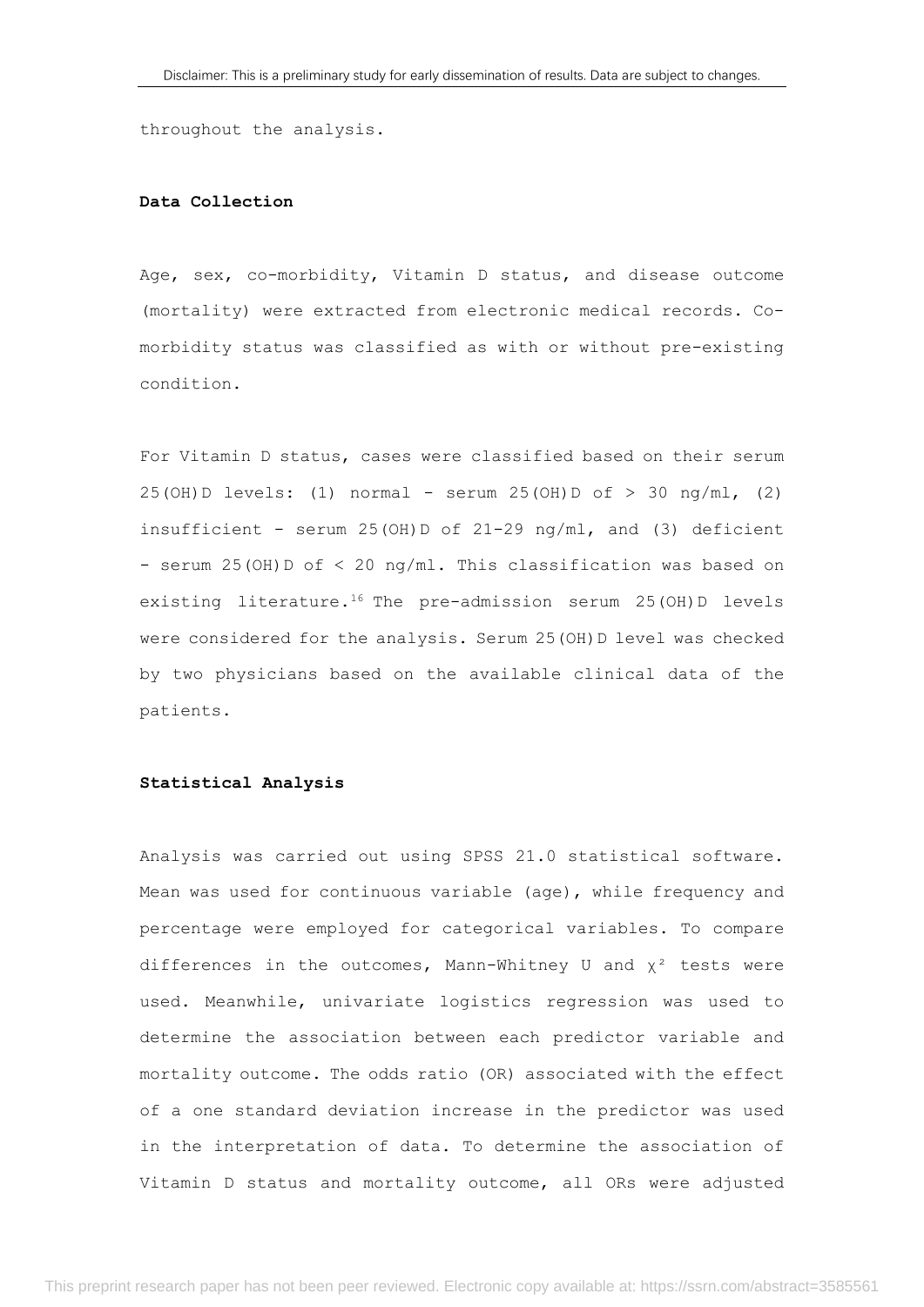for age, sex, and comorbidity using a generalized linear model. A p-value less than 0.05 was considered statistically significant.

## **RESULTS AND DISCUSSION**

#### **Descriptive Statistics**

The demographic and clinical characteristics of two cohorts (active and expired) are presented (**Table 1**). Mean overall age was 54.5 years, mean age for expired cases was 65.2 years, higher compared to active cases (46.3 years). Of the 780 sample, majority (58.8%) aged below 50 years, most of the them (83.0%) are still admitted in the hospital. Of the 321 samples aged 50 years and above, majority (66.6%) died due to the disease. Females (51.3%) outnumbered males (48.7%); however, there were more male cases who died (66.6%) than female (33.4%). Patients with existing condition (84.9%) comprised majority of the death cases. Interestingly, majority of the cases had normal Vitamin D status (49.7%), most of them (93.0%) are still hospitalized. Of the 213 cases with insufficient Vitamin D status, majority (49.1%) died. The same distribution was observed in Vitamin D deficient cases where majority (46.7%) died due to the disease.

A total of 179 cases had Vitamin D deficiency (Vitamin D < 20 ng/ml), mean level of serum 25(OH)D and mean age for this group were 18.2 ± 0.6 ng/ml and 66.9 ± 13.8 years, respectively (**Table 2**). 213 cases had Vitamin D insufficiency (Vitamin D 20-30 ng/ml), mean level of serum 25(OH)D and mean age for this group were  $26.7 \pm 1.3$  ng/ml and  $62.9 \pm 14.7$  years, respectively. 388 cases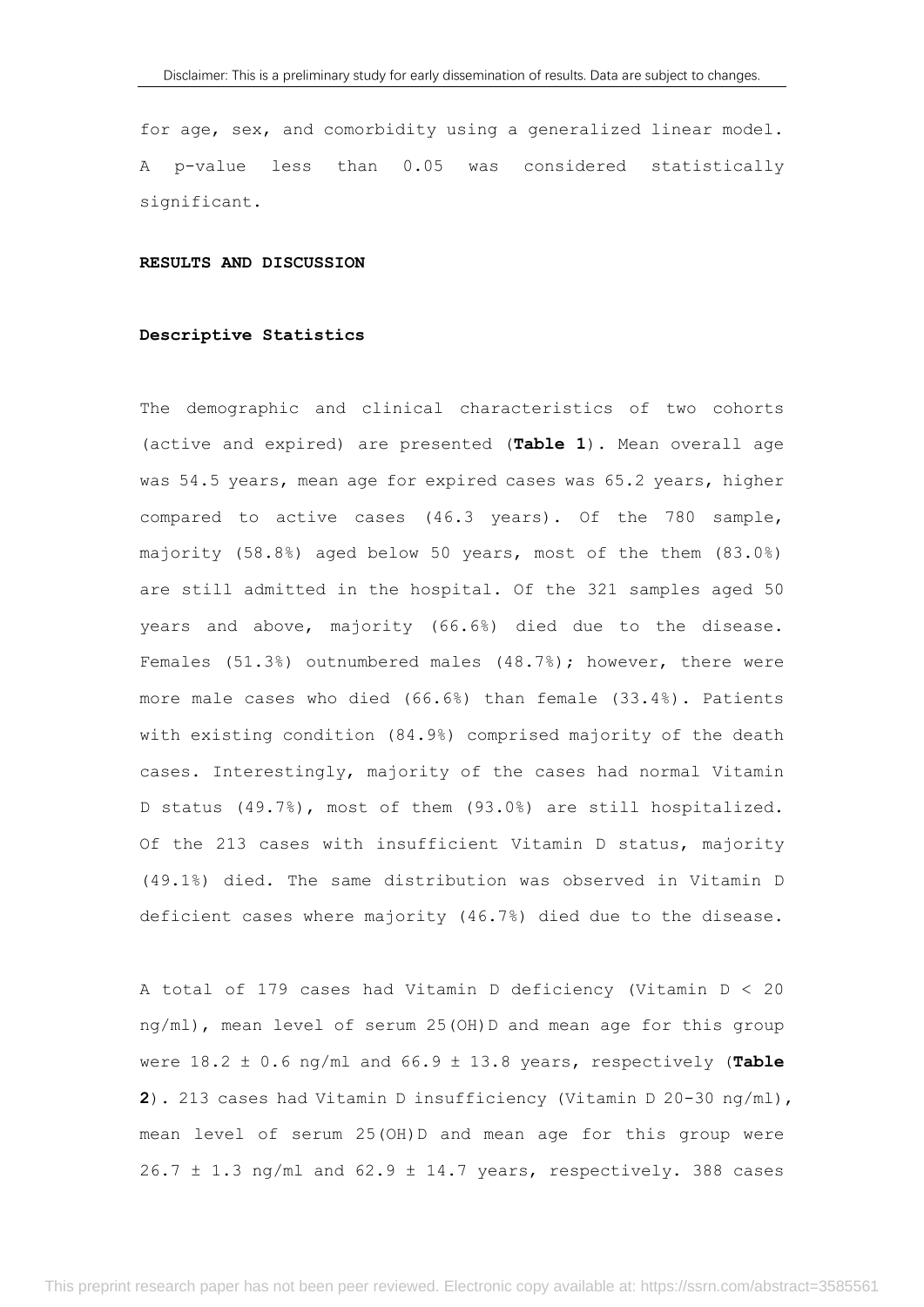had normal Vitamin D levels (Vitamin D > 30 ng/ml), mean level of serum 25(OH)D and mean age for this group were  $32.2 \pm 1.2$ ng/ml and 46.6 ± 12.6 years, respectively. 80.0% of Vitamin D deficient cases had pre-existing conditions (comorbidity). 73.8% of Vitamin D insufficient cases had pre-existing conditions (comorbidity). 18.8% of cases with normal Vitamin D levels had pre-existing conditions (comorbidity). 98.9% of Vitamin D deficient cases died while only 1.1% of them were active cases. 87.8% of Vitamin D insufficient cases died while only 12.2% of them were active cases. Only 4.1% of cases with normal Vitamin D levels died while 95.9% of them were active cases.

#### **Univariate Analysis**

Each predictor was separately analyzed using univariate logistic regression (**Table 2**). Older cases (50 years and above) were approximately 10.45 times more likely to die than younger cases (at most 50 years)  $(OR=10.45; p<0.001)$ . Male cases were approximately 5.73 times more likely to die from the disease than female cases (OR=5.73; p<0.001). Meanwhile, cases with preexisting condition had increased odds of mortality compared to cases without (OR=11.24; p<0.001). With reference to normal cases, Vitamin D insufficient cases were approximately 12.55 times more likely to die (OR=12.55; p<0.001) while Vitamin D deficient cases were approximately 19.12 times more likely to die from the disease (OR=19.12; p<0.001).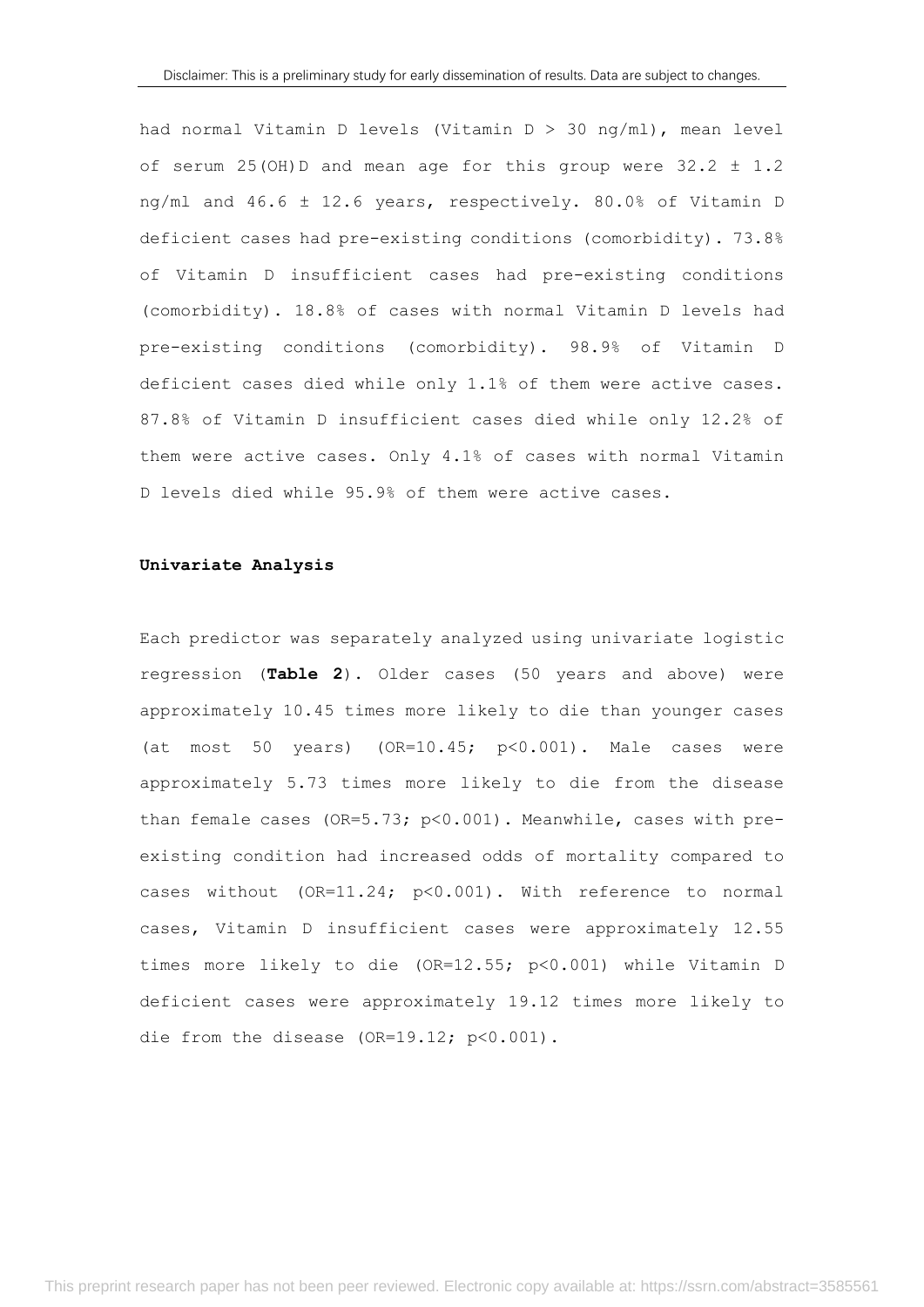## **Generalized Linear Model**

To control for possible confounding of age, sex, and comorbidity on the association of Vitamin D status and mortality outcome, a generalized linear model was employed (**Table 3**). After accounting for these variables in the model, a significant association has been obtained between Vitamin D status and mortality. In particular, the odds of death was higher in cases with insufficient Vitamin D status (OR=7.63; p<0.001). When compared to cases with normal Vitamin D status, death was approximately 10.12 times more likely for Vitamin D deficient cases (OR=10.12; p<0.001).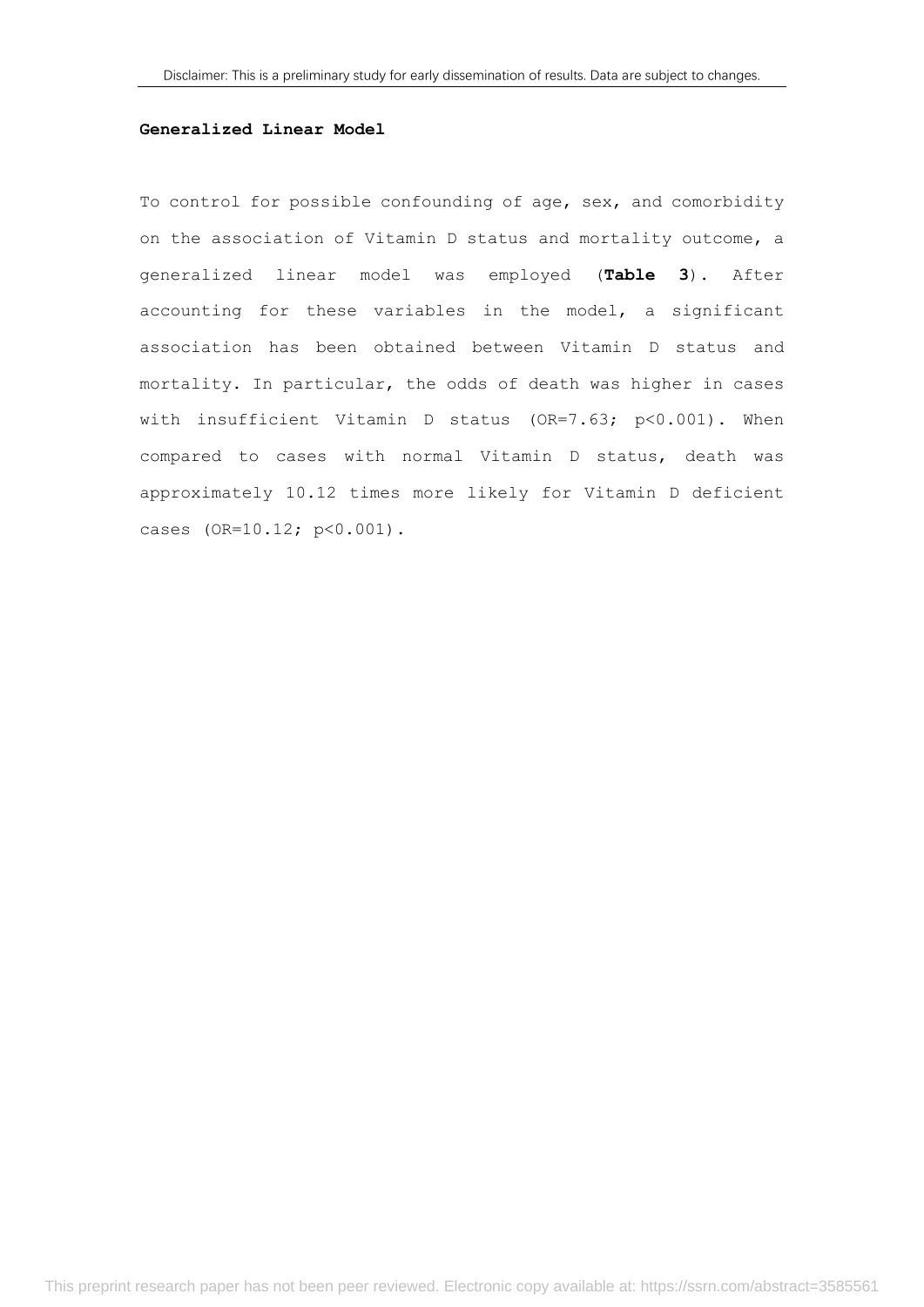| Variables        | Total     | Expired                                       | Active                                     | $p-$    |
|------------------|-----------|-----------------------------------------------|--------------------------------------------|---------|
|                  | $(N=780)$ | $(N=380)$                                     | $(N=400)$                                  | value   |
| Age, mean        | 54.5      | 65.2                                          | 46.3                                       |         |
| $< 50$ years     |           |                                               | 459 (58.8%) 127 (33.4%) 332 (83.0%) <0.001 |         |
| $\geq 50$ years  |           | 321 (41.2%) 253 (66.6%) 68 (17.0%)            |                                            |         |
| <b>Sex</b>       |           |                                               |                                            |         |
| Female           |           |                                               | 400 (51.3%) 128 (33.4%) 332 (83.0%) <0.001 |         |
| Male             |           | 380 (48.7%) 252 (66.6%) 68 (17.0%)            |                                            |         |
| Comorbidity      |           |                                               |                                            |         |
| Yes              |           |                                               | 383 (49.1%) 323 (84.9%) 60 (15.0%)         | < 0.001 |
| N <sub>O</sub>   |           | 397 (50.9%) 57 (15.1%) 340 (85.0%)            |                                            |         |
| Vitamin D Status |           |                                               |                                            |         |
| Normal           |           | 388 (49.7%) 16 (4.2%)                         | 372 (93.0%)                                | < 0.001 |
| Insufficient     |           | 213 (27.3%) 187 (49.1%)                       | 26(6.5%)                                   |         |
| Deficient        |           | $179$ $(23.0\%)$ $177$ $(46.7\%)$ 2 $(0.5\%)$ |                                            |         |

|  |  |  |  |  | Table 1. Demographic and clinical characteristics of sample |  |  |
|--|--|--|--|--|-------------------------------------------------------------|--|--|
|--|--|--|--|--|-------------------------------------------------------------|--|--|

## **Table 2.** Dynamics of Vitamin D status

|                      | Vitamin $D < 20$ ng/ml | Vitamin D 20-30 ng/ml | Vitamin $D > 30$ ng/ml |
|----------------------|------------------------|-----------------------|------------------------|
|                      | $(18.2 \pm 0.6)$       | $(26.7 \pm 1.3)$      | $(32.2 \pm 1.2)$       |
| Overall, N           | 179                    | 213                   | 388                    |
| Mean age             | $66.9 \pm 13.8$        | $62.9 \pm 14.7$       | $46.6 \pm 12.6$        |
| Comorbidity, %       | 80.0                   | 73.8                  | 18.8                   |
| Death, $\frac{6}{3}$ | 98.9                   | 87.8                  | 4.1                    |
| Active, &            | 1.1                    | 12.2                  | 95.9                   |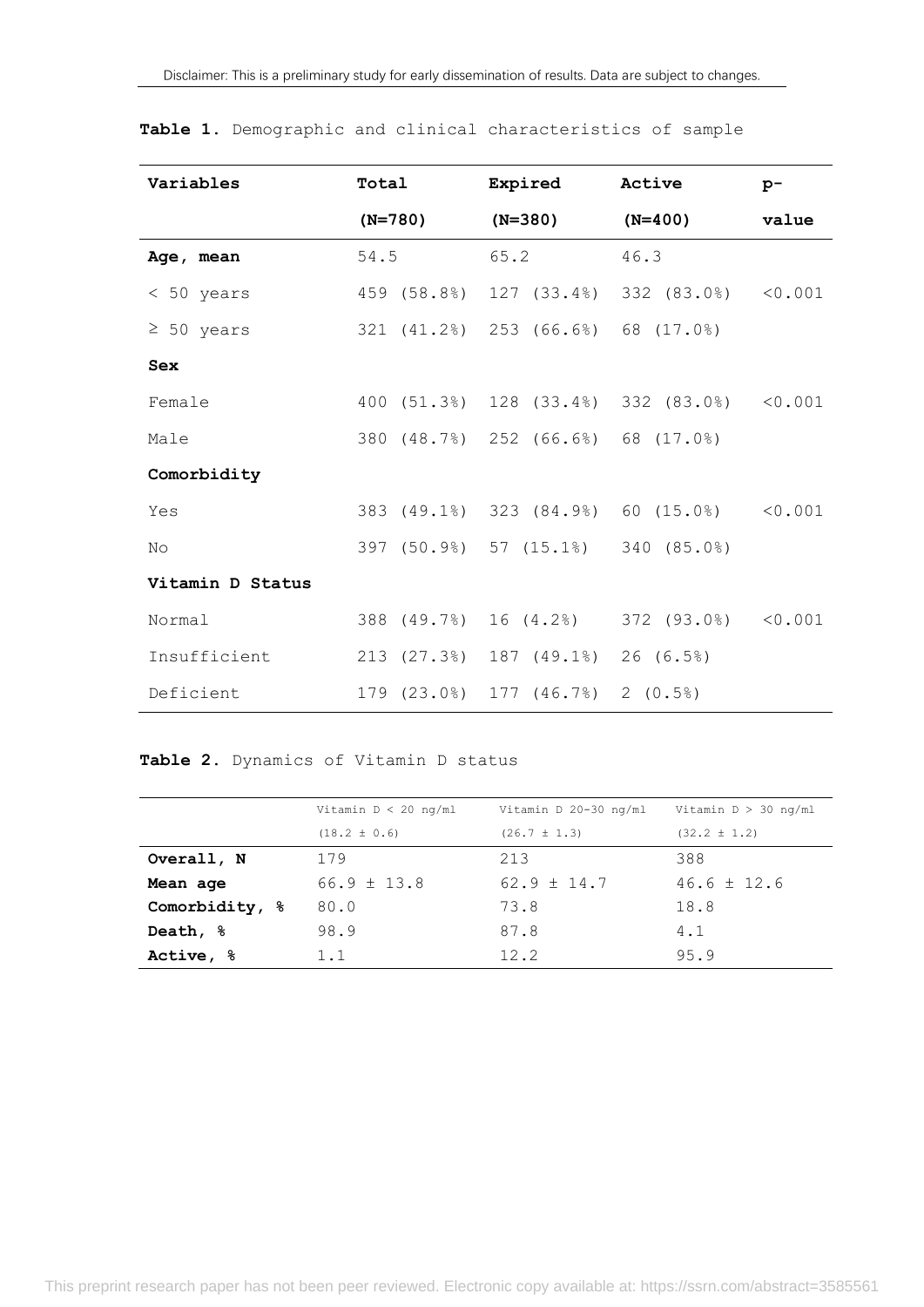**Table 3.** Univariate analysis for factors associated with mortality

| Variables        | OR.   | p-value |  |  |
|------------------|-------|---------|--|--|
| Age, mean        |       |         |  |  |
| $< 50$ years     |       |         |  |  |
| $\geq 50$ years  | 10.45 | < 0.001 |  |  |
| Sex              |       |         |  |  |
| Female           |       |         |  |  |
| Male             | 5.73  | < 0.001 |  |  |
| Comorbidity      |       |         |  |  |
| Yes              | 11.24 | < 0.001 |  |  |
| No               |       |         |  |  |
| Vitamin D Status |       |         |  |  |
| Normal           |       |         |  |  |
| Insufficient     | 12.55 | < 0.001 |  |  |
| Deficient        | 19.12 | < 0.001 |  |  |

**Table 4.** Association between Vitamin D status and mortality (adjusted for age, sex, and comorbidity)

| Variable         | OR    | p-value |  |  |
|------------------|-------|---------|--|--|
| Vitamin D Status |       |         |  |  |
| Normal           |       |         |  |  |
| Insufficient     | 7.63  | < 0.001 |  |  |
| Deficient        | 10.12 | < 0.001 |  |  |

This preprint research paper has not been peer reviewed. Electronic copy available at: https://ssrn.com/abstract=3585561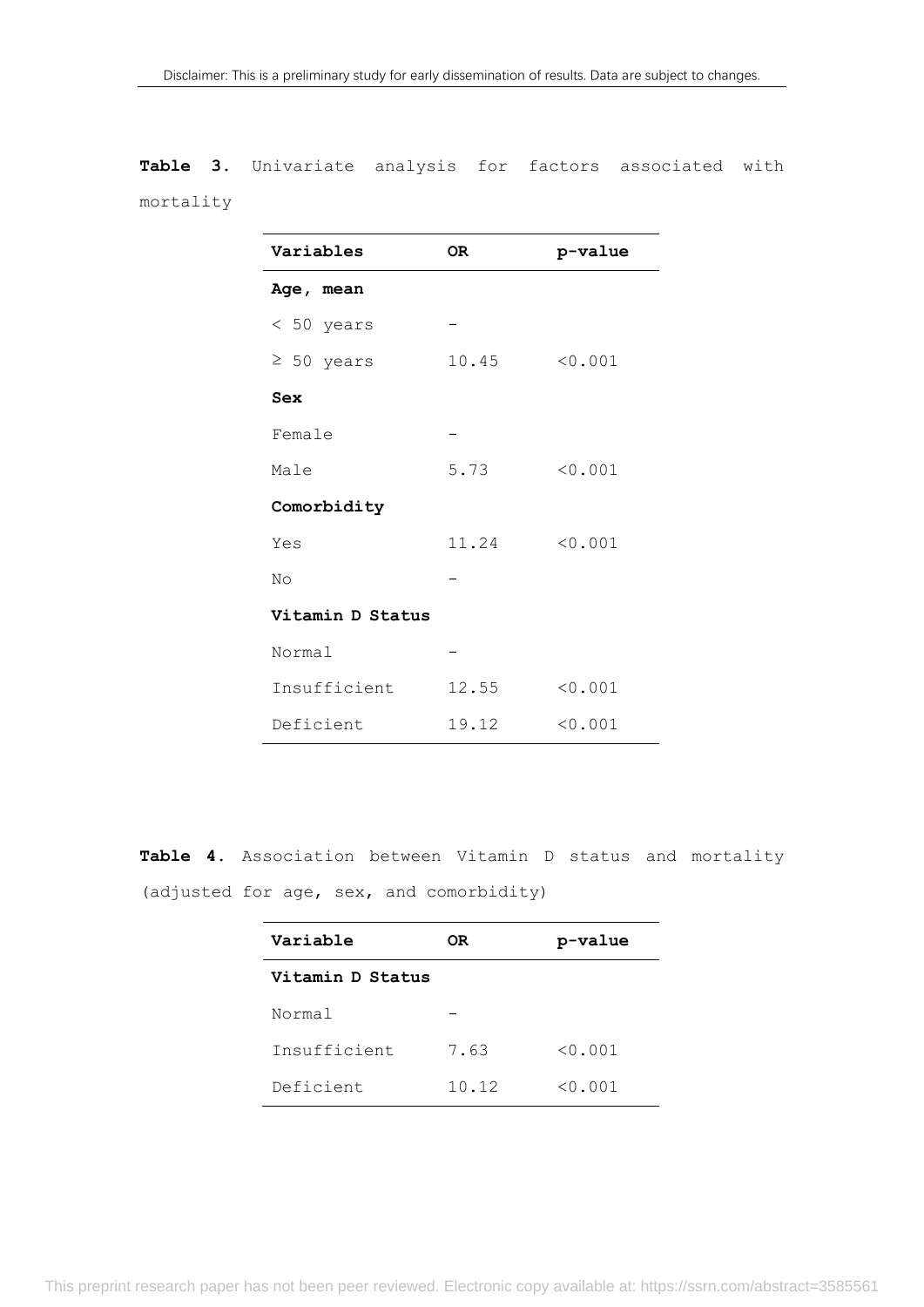#### **CONCLUSION**

To the best of the researchers' knowledge, this is the first retrospective study which determines the association of Vitamin D status and COVID-19 mortality outcome. Older and male cases with pre-existing condition and below normal Vitamin D levels were associated with increasing odds of death. When controlling for age, sex, and comorbidity, Vitamin D status is strongly associated with COVID-19 mortality outcome of cases. Randomized controlled trials are warranted to investigate the role of vitamin D supplementation on COVID-19 outcomes and to establish the underlying mechanisms.

#### **REFERENCES**

<sup>1</sup> **Hangping Yao, Xiangyun Lu, Qiong Chen, Kaijin Xu, Yu Chen, Linfang Cheng, Fumin Liu, Zhigang Wu, Haibo Wu, Changzhong Jin, Min Zheng, Nanping Wu, Chao Jiang, Lanjuan Li.** Patient-derived mutations impact pathogenicity of SARS-CoV-2. doi: 10.1101/2020.04.14.20060160

<sup>2</sup> **Rondanelli, M., Miccono, A., Lamburghini, S., Avanzato, I., Riva, A., Allegrini, P., ... & Perna, S. (2018)**. Self-care for common colds: the pivotal role of vitamin D, vitamin C, zinc, and Echinacea in three main immune interactive clusters (physical barriers, innate and adaptive immunity) involved during an episode of common colds—Practical advice on dosages and on the time to take these nutrients/botanicals in order to prevent or treat common colds. Evidence-Based Complementary and Alternative Medicine, 2018.

<sup>3</sup> **Cantorna, M. T. (2010)**. Mechanisms underlying the effect of vitamin D on the immune system. Proceedings of the Nutrition Society, 69(3), 286-289.

<sup>4</sup> **Sharifi, A., Vahedi, H., Nedjat, S., Rafiei, H., & Hosseinzadeh**‐**Attar, M. J. (2019)**. Effect of single‐dose injection of vitamin D on immune cytokines in ulcerative colitis patients: a randomized placebo‐ controlled trial. Apmis, 127(10), 681-687.

<sup>5</sup> **Lei, G. S., Zhang, C., Cheng, B. H., & Lee, C. H. (2017)**. Mechanisms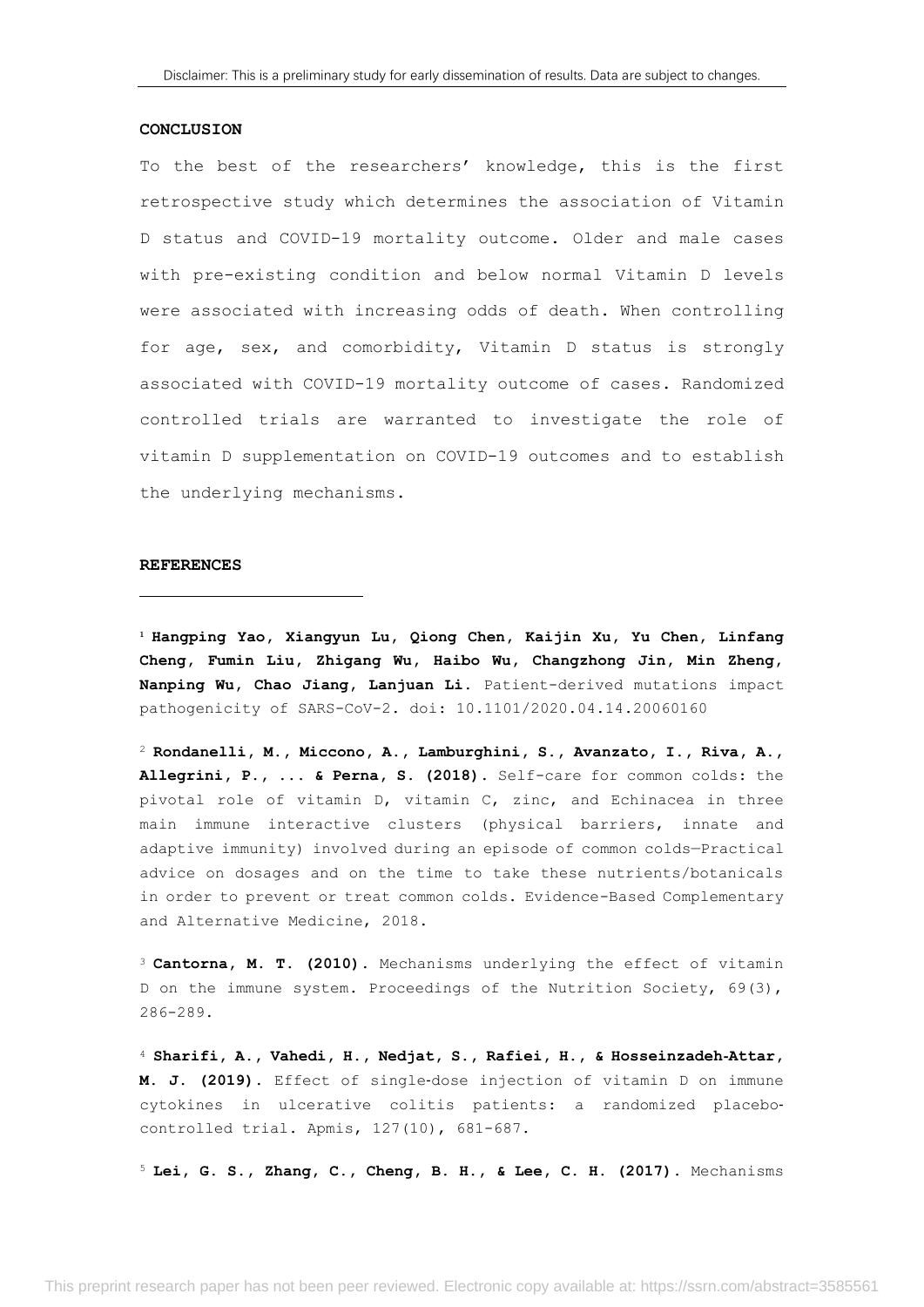of action of vitamin D as supplemental therapy for Pneumocystis pneumonia. Antimicrobial agents and chemotherapy, 61(10), e01226-17.

<sup>6</sup> **Wimalawansa, S. J. (2020)**. Global epidemic of coronavirus--COVID-19: What we can do to minimize risks. European Journal of Biomedical,  $7(3)$ , 432-438.

<sup>7</sup> **Grant, W. B., Lahore, H., McDonnell, S. L., Baggerly, C. A., French, C. B., Aliano, J. L., & Bhattoa, H. P. (2020)**. Evidence that Vitamin D Supplementation Could Reduce Risk of Influenza and COVID-19 Infections and Deaths. Nutrients, 12(4), 988.

<sup>8</sup> **Brown RA, Sarkar A (2020).** Vitamin D deficiency: a factor in COVID-19, progression, severity and mortality? – An urgent call for research. MitoFit Preprint Arch doi: 10.26124/mitofit:200001

<sup>9</sup> **Ilie, P., Stefanescu, S., Smith, L. (2020).** The role of Vitamin D in the prevention of Coronavirus Disease 2019 infection and mortality. Square Research. doi:10.21203/rs.3.rs-21211/v1.

<sup>10</sup> **Grant, W. (2020).** Re: Preventing a covid-19 pandemic: Can vitamin D supplementation reduce the spread of COVID-19? Try first with health care workers and first responders. doi: 10.1136/bmj.m810 https://www.bmj.com/content/368/bmj.m810/rr-42

<sup>11</sup> **Alipio, M. (2020)**. Vitamin D Supplementation Could Possibly Improve Clinical Outcomes of Patients Infected with Coronavirus-2019 (COVID-2019). Available at SSRN: https://ssrn.com/abstract=3571484 or http://dx.doi.org/10.2139/ssrn.3571484

<sup>12</sup> **Rhodes, J.M., Subramanian, S., Laird, E. and Anne Kenny, R. (2020)**, Editorial: low population mortality from COVID-19 in countries south of latitude 35 degrees North – supports vitamin D as a factor determining severity. Aliment Pharmacol Ther. Accepted Author Manuscript. doi:10.1111/apt.15777

<sup>13</sup> **Berry, D. J., Hesketh, K., Power, C., & Hyppönen, E. (2011)**. Vitamin D status has a linear association with seasonal infections and lung function in British adults. British Journal of Nutrition, 106(9), 1433- 1440.

<sup>14</sup> **Braun, A., Chang, D., Mahadevappa, K., Gibbons, F. K., Liu, Y., Giovannucci, E., & Christopher, K. B. (2011)**. Association of low serum 25-hydroxyvitamin D levels and mortality in the critically ill. Critical care medicine, 39(4), 671.

<sup>15</sup> **Watkins, R. R., Lemonovich, T. L., & Salata, R. A. (2015)**. An update